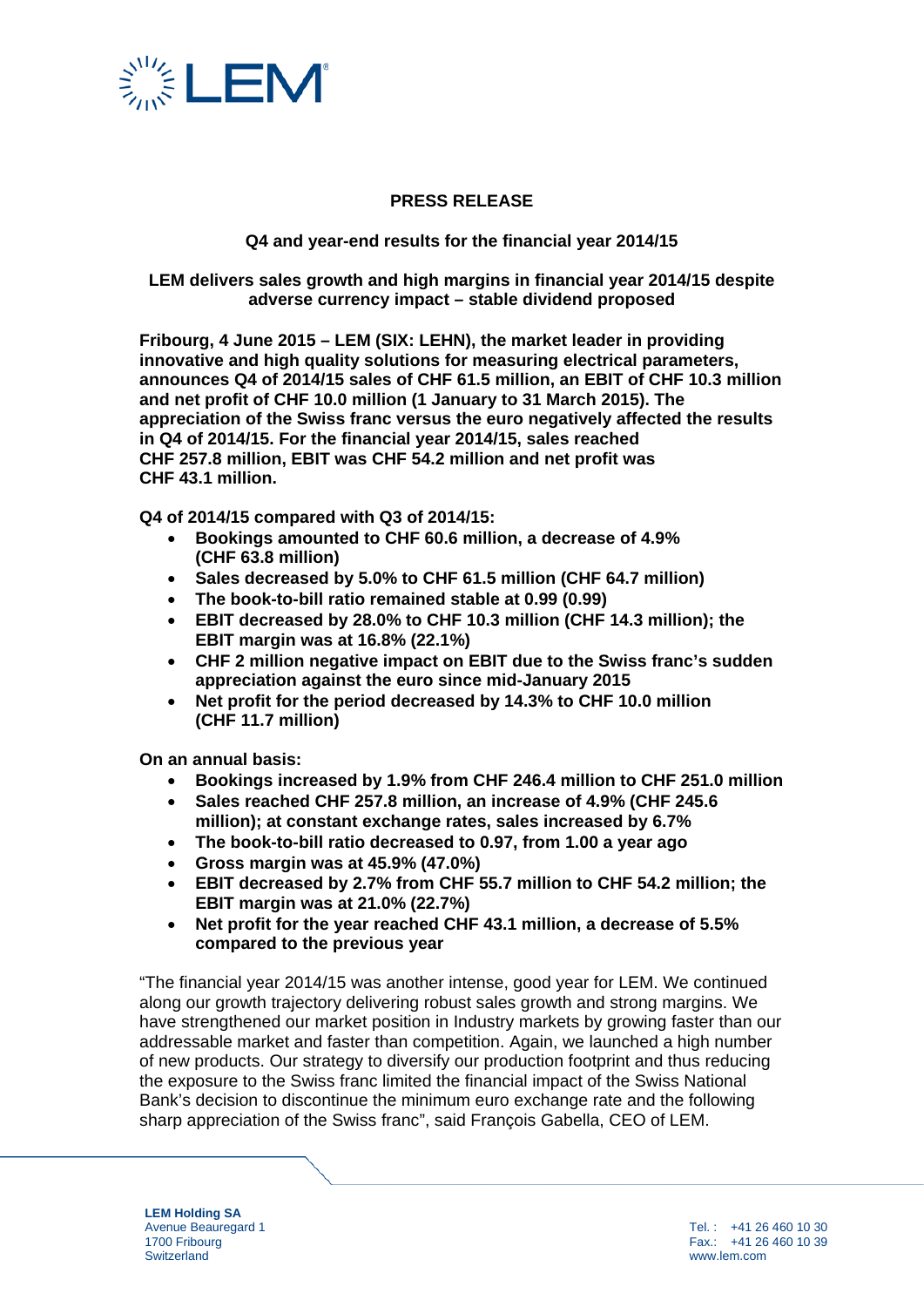

#### **Industry segment: market share gains**

We achieved market share gains across most businesses and continually strong growth in China. Sales increased by 4.7% to CHF 221.0 million in financial year 2014/15. At constant exchange rates, sales increased by 6.7%. Sales in China were up 18%. In light of this increase, China has expanded its position as the most important single country for LEM and now accounts for 26% of Industry sales. Sales performance in Asia excluding China was also strong and increased by 8% while sales in Europe remained stable and sales in North America decreased by 8%. Europe and Asia were the most important regions, accounting for 43% and 44% respectively of Industry sales. 11% of Industry sales were delivered to North America in the financial year 2014/15. The EBIT margin came in at 22.6%, a strong result despite the negative impact following the Swiss franc's sharp appreciation against the euro. The prior year's EBIT margin was a record 24.1%.

- − Sales in the drives and welding business increased by 1% over the previous year. Demand across all regions was stable. Sales development was best in China and Japan while Europe and North America were rather slow. The positive sales performance in Japan was driven by export-led growth due to the weakening Japanese yen.
- − The renewable energies & power supplies business benefitted from increasing investments in renewable energies in China and India. Renewable energy markets continue to shift to China and Japan with local players becoming increasingly important. North American markets remained weak. Offshore wind projects in Europe provided support. Total sales increased by 1%.
- Sales in the traction business increased by 26% thanks to the recovery of infrastructure investments. Sales performance was strong in China, Korea and India, not only for local markets but for export markets, as well. While interest in high-speed train products was strong in China, international interest was directed toward light rail.
- − Activity in the high-precision business remained sluggish. Medical applications were stable while the market for test & measurement was characterized by low investments and strong competition. Total sales decreased by 13%.

#### **Automotive segment: continued growth in green cars**

Sales in the Automotive segment reached CHF 36.7 million in the financial year 2014/15, representing an increase of 6.2% compared with the financial year 2013/14. At constant exchange rates, sales grew by 6.4%. This growth is the result of robust battery management sales and continued recovery in the green cars business. Sales of green cars applications peaked in Q4 of 2014/15, especially in China. Segment sales in North America (-1%) and Europe (-3%) were relatively stable while sales in Asia grew by 16%. China represented the fastest growing single country in the Automotive segment, as well, with sales up 32%. China represented 25% of segment sales in the financial year 2014/15 while the rest of Asia accounted for 17%. North America remained the most important region with 49% of segment sales and Europe was the smallest region at 8%. EBIT reached CHF 4.3 million, down 10.8% from the

**LEM Holding SA** Avenue Beauregard 1 1700 Fribourg **Switzerland**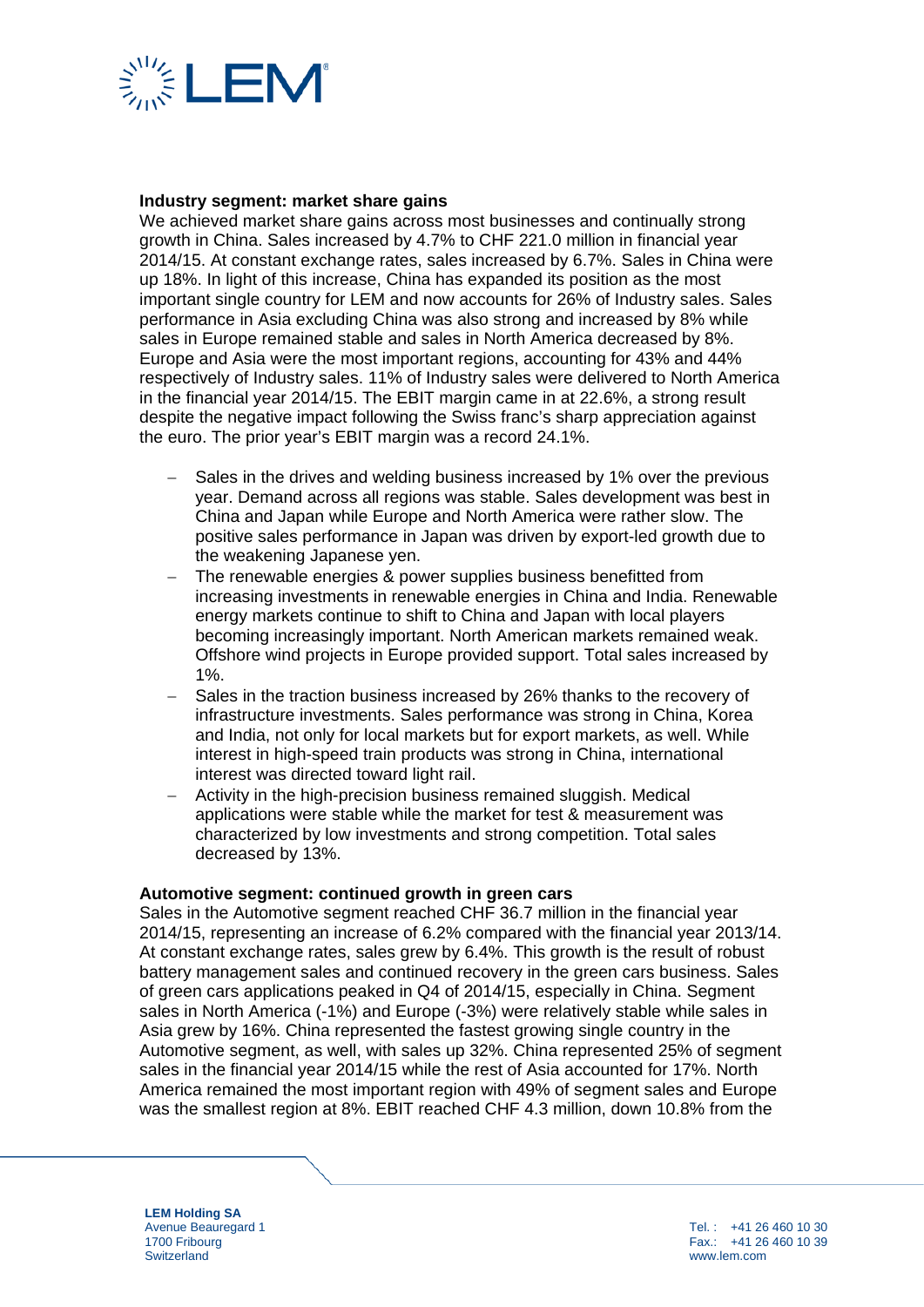

financial year 2013/14. The EBIT margin was 11.8%, compared with 14.0% in the previous year.

- Year-on-year sales in the conventional cars business grew by 4%. LEM added new customers and new platforms with existing customers. In response to emerging market trends, a new start/stop application for niche markets was developed. LEM also posted good results in connection with new battery pack monitoring products, which were launched very recently.
- The green cars business benefitted from strong recovery among hybrid electric vehicles. China has recently rolled out a set of measures to promote the use of green cars triggering a sharp growth at the end of 2014 as a result. Thus, the strongest growth was in China and LEM landed several new projects with Chinese car manufacturers. Korean sales increased, too. Sales grew 15% compared with the financial year 2013/14.

#### **Andrea Borla new CFO**

Andrea Borla (48) will join LEM as of 1 December 2015 and will succeed Julius Renk who will leave the Company end of August 2015. LEM will communicate the interim responsibilities in due time.

Andrea Borla is currently CFO at Schindler France. Previously he has held a regional general manager role at Schindler China and worked as head of group consolidation at SAirGroup. Andrea Borla holds a PhD and a Master's degree in Finance and Accounting from University of St. Gallen. He is a Swiss national.

#### **Changes in the Board of Directors**

Peter Rutishauser, member of the Board of Directors since 2003, has announced his resignation on the date of the ordinary General Meeting on 25 June 2015. During his tenure, Mr. Rutishauser played a pivotal role as Vice-Chairman in transformational projects, which helped shape LEM and delivered prosperous outcomes for shareholders, employees and customers. Board and Management thank Mr. Rutishauser for his highly valuable work and wish him all the best for the future.

The Board of Directors proposes to elect Ulrich J. Looser (M. Sc. Physics, ETH Zürich; M.A. HSG, St. Gallen). Mr. Looser is entrepreneur and partner with BLR & Partners, focusing on developing industrial companies by active personal ownership. Based on his current work as a chairman and board member of Swiss-based publicly listed and privately held companies he will contribute to the company a breadth of functional experience and deep insights into various customer segments.

#### **Dividend proposal to the ordinary General Meeting of the Shareholders**

The dividend proposal of CHF 40 (stable versus the prior year) to be submitted by the Board of Directors to the forthcoming ordinary General Meeting is a sign of trust in the Company. The proposal follows LEM's dividend policy of distributing significantly more than 50% of its consolidated net profit to shareholders and corresponds to a payout ratio of 105.7%.

**LEM Holding SA** Avenue Beauregard 1 1700 Fribourg **Switzerland**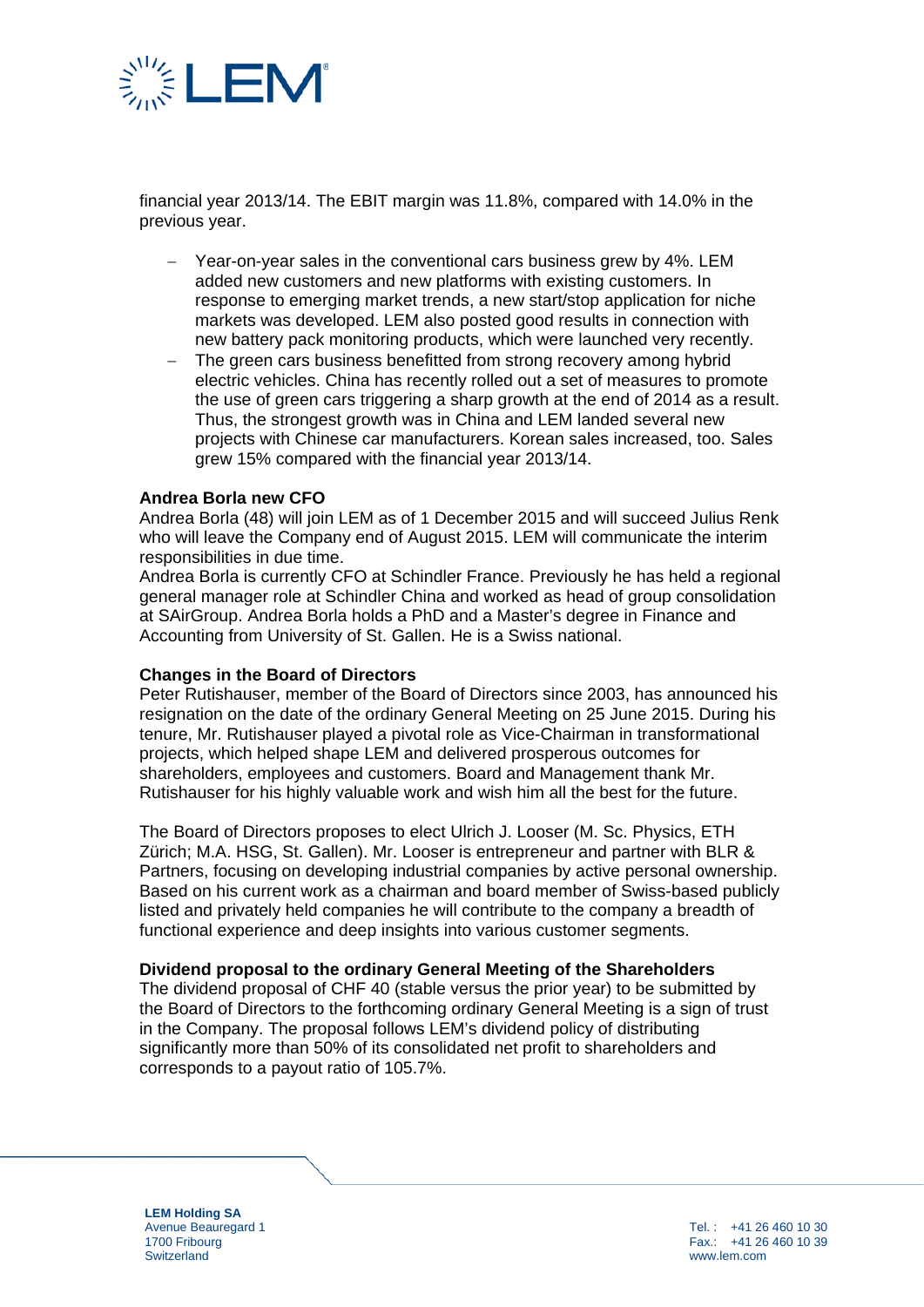

### **Outlook**

Due to economic factors and the expected performance of LEM in its markets, management expects growth of volumes (in number of transducers) in both segments. Current price pressure, however, as well as foreign exchange effects may adversely affect the Company, leading to uncertainty regarding sales growth. Management expects the operating margin to be within LEM's target range of 15% to 20%.

### **Media and analyst conference and webcast**

Andreas Hürlimann, Chairman of the Board of Directors, François Gabella, CEO, and Julius Renk, CFO, will provide a detailed presentation of Q4 and financial year 2014/15 results today at 10:30 CEST at a media and analyst conference in Zurich. Watch the media and analyst conference via a [live video webcast.](http://services.choruscall.eu/links/lem150604.html) The link to the webcast and the presentation slides are also available in the Investor Relations section of the LEM website [\(www.lem.com\)](http://www.lem.com/), where the webcast will later also be archived.

### **Detailed information on the financial year 2014/15 results and annual report**

The full financial report is available from today, 4 June 2015, on www.lem.com> Investor relations>Financial Reports.

**LEM Holding SA** Avenue Beauregard 1 1700 Fribourg **Switzerland**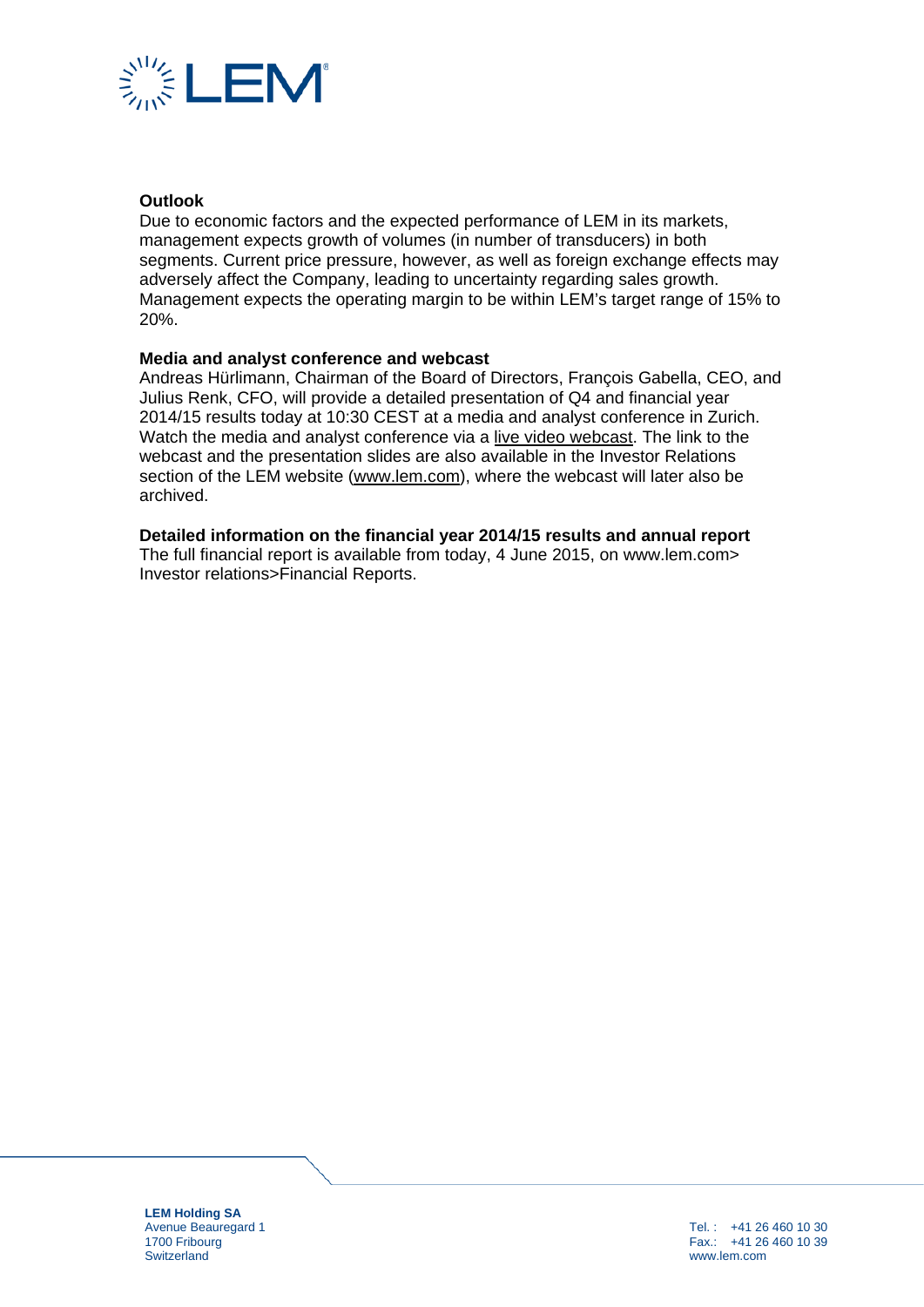

#### **Financial calendar**

| The financial year runs from 1 April to 31 March |                                                           |  |  |  |
|--------------------------------------------------|-----------------------------------------------------------|--|--|--|
| 25 June 2015                                     | Ordinary General Meeting of the Shareholders for the year |  |  |  |
|                                                  | 2014/15                                                   |  |  |  |
| 30 June 2015                                     | Dividend ex-date                                          |  |  |  |
| 2 July 2015                                      | Dividend payment date                                     |  |  |  |
| 11 August 2015                                   | First quarter results 2015/16                             |  |  |  |
| 11 November 2015                                 | Half-year results 2015/16                                 |  |  |  |
| 16 February 2016                                 | Third quarter results 2015/16                             |  |  |  |
| 9 June 2016                                      | Year-end results 2015/16                                  |  |  |  |
| 30 June 2016                                     | Ordinary General Meeting of the Shareholders for the year |  |  |  |
|                                                  | 2015/16                                                   |  |  |  |
| 5 July 2016                                      | Dividend ex-date                                          |  |  |  |
| 7 July 2016                                      | Dividend payment date                                     |  |  |  |

## **LEM – At the heart of power electronics**

LEM is the market leader in providing innovative and high quality solutions for measuring electrical parameters. Its core products - current and voltage transducers are used in a broad range of applications in drives & welding, renewable energies & power supplies, traction, high precision, conventional and green cars businesses. LEM's strategy is to exploit the intrinsic strengths of its core business, and to develop opportunities in existing and new markets with new applications. LEM is a mid-size, global company with approximately 1'300 employees worldwide. It has production plants in Beijing (China), Geneva (Switzerland), Sofia (Bulgaria) and Machida (Japan). With regional sales offices near its customers' locations, the company is able to offer a seamless service around the globe. LEM has been listed on the SIX Swiss Exchange since 1986; the company's ticker symbol is LEHN. [www.lem.com](http://www.lem.com/)

#### **For further information please contact**

Julius Renk (CFO) Phone: +41 22 706 1250 Email: [investor@lem.com](mailto:investor@lem.com)

**LEM Holding SA** Avenue Beauregard 1 1700 Fribourg **Switzerland**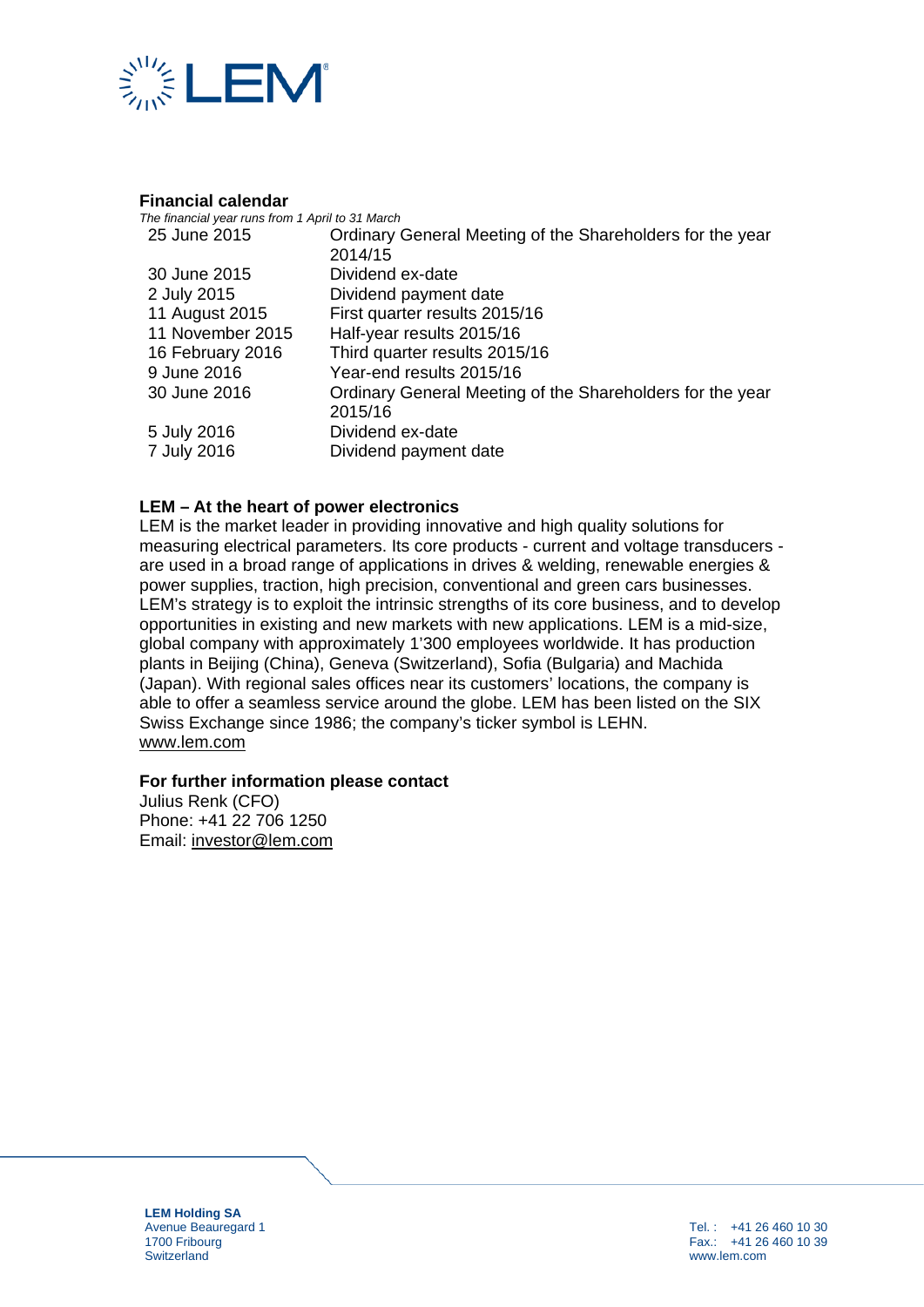

# **Appendix:**

# **Key figures**

| In CHF millions    | 2013/14        |      |                | 2014/15 |      |      |                | Change         |          |             |
|--------------------|----------------|------|----------------|---------|------|------|----------------|----------------|----------|-------------|
|                    |                |      |                |         |      |      |                |                |          |             |
| Orders received    | Q1             | Q2   | Q <sub>3</sub> | Q4      | Q1   | Q2   | Q <sub>3</sub> | Q4             | Q4 to Q4 | Q4 to Q3    |
| Industry segment   | 56.6           | 49.9 | 50.1           | 55.1    | 56.2 | 52.1 | 55.0           | 51.0           | $-7.5%$  | $-7.2%$     |
| Automotive segment | 8.5            | 9.3  | 8.5            | 8.3     | 8.5  | 9.8  | 8.8            | 9.6            | $+15.4%$ | $+9.3%$     |
| <b>Total LEM</b>   | 65.1           | 59.3 | 58.7           | 63.5    | 64.7 | 61.9 | 63.8           | 60.6           | $-4.5%$  | $-4.9%$     |
|                    |                |      |                |         |      |      |                |                |          |             |
| Book-to-bill ratio | Q1             | Q2   | Q <sub>3</sub> | Q4      | Q1   | Q2   | Q <sub>3</sub> | Q4             | Q4 to Q4 | Q4 to Q3    |
| Industry segment   | 1.06           | 0.89 | 1.03           | 1.05    | 1.00 | 0.91 | 0.98           | 0.99           | $-5.7%$  | $+1.0%$     |
| Automotive segment | 1.02           | 1.06 | 0.94           | 0.99    | 0.99 | 1.04 | 1.00           | 0.96           | $-3.0%$  | $-4.0%$     |
| <b>Total LEM</b>   | 1.05           | 0.91 | 1.02           | 1.04    | 1.00 | 0.93 | 0.99           | 0.99           | $-4.8%$  | $\pm 0.0\%$ |
|                    |                |      |                |         |      |      |                |                |          |             |
| <b>Sales</b>       | Q1             | Q2   | Q <sub>3</sub> | Q4      | Q1   | Q2   | Q3             | Q4             | Q4 to Q4 | Q4 to Q3    |
| Industry segment   | 53.5           | 56.3 | 48.5           | 52.7    | 56.5 | 57.1 | 56.0           | 51.5           | $-2.3%$  | $-7.9%$     |
| Automotive segment | 8.3            | 8.8  | 9.1            | 8.4     | 8.6  | 9.4  | 8.8            | 10.0           | $+19.0%$ | $+14.2%$    |
| <b>Total LEM</b>   | 61.8           | 65.1 | 57.6           | 61.1    | 65.0 | 66.5 | 64.7           | 61.5           | $+0.7%$  | $-4.9%$     |
|                    |                |      |                |         |      |      |                |                |          |             |
| <b>EBIT</b>        | Q <sub>1</sub> | Q2   | Q <sub>3</sub> | Q4      | Q1   | Q2   | Q <sub>3</sub> | Q <sub>4</sub> | Q4 to Q4 | Q4 to Q3    |
| Industry segment   | 12.3           | 15.4 | 10.6           | 12.5    | 12.6 | 14.4 | 13.2           | 9.7            | $-22.6%$ | $-26.4%$    |
| Automotive segment | 1.0            | 1.5  | 1.3            | 1.1     | 1.0  | 1.6  | 1.1            | 0.6            | $-41.0%$ | $-43.3%$    |
| <b>Total LEM</b>   | 13.3           | 17.0 | 11.9           | 13.6    | 13.5 | 16.0 | 14.3           | 10.3           | $-24.1%$ | $-27.7%$    |